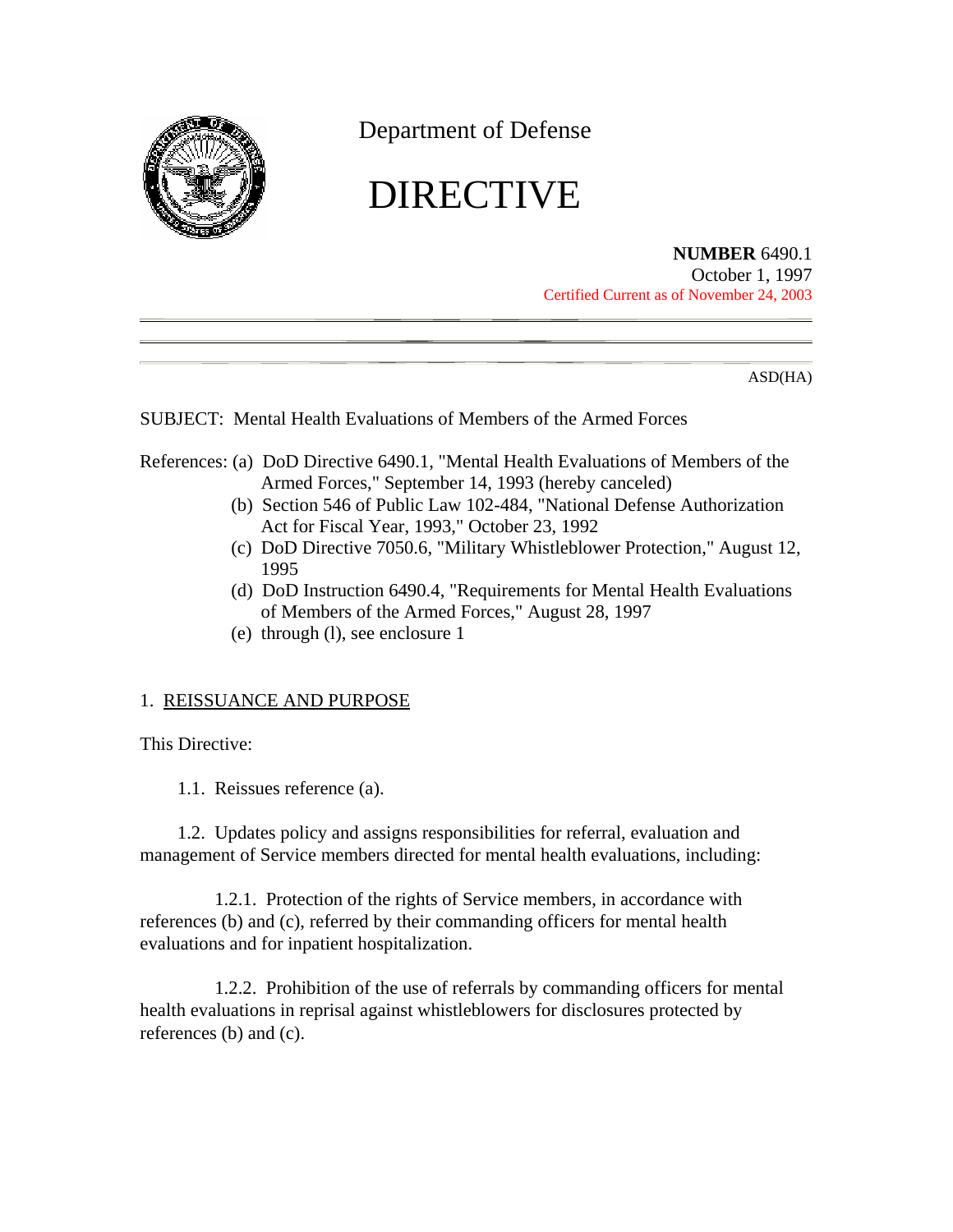1.2.3. Requirement that commanding officers be alert to potentially dangerous Service members and take actions aimed at reducing danger to both the Service member and the general public.

1.2.4. Establishment of standards for mental healthcare providers to carefully assess risk for, and to take actions to prevent, whenever possible, dangerous behavior.

## 2. APPLICABILITY

This Directive applies to the Office of the Secretary of Defense, the Military Departments (including the U.S. Coast Guard when it operates as a Military Service in the Navy), the Chairman of the Joint Chiefs of Staff, the Combatant Commands, the Inspector General of the Department of Defense (IG, DoD), the Uniformed Services University of the Health Sciences (USUHS), the Defense Agencies, and the DoD Field Activities (hereafter referred to collectively as "the DoD Components").

## 3. DEFINITIONS

Terms used in this Directive are defined in enclosure 2.

# 4. POLICY

4.1. Training shall be provided to all Service members on the recognition of Service members who may require mental health evaluation for imminent dangerousness, based on the Service member's behaviors or apparent mental state.

### 4.2. Referral Processes for Mental Health Evaluation

4.2.1. The responsibility for determining whether or not referral for mental health evaluation should be made under the standards set forth in this section rests with the Service member's designated commanding officer at the time of the referral.

4.2.2. Routine Referrals. Prior to referral of a Service member for a routine (non-emergency) mental health evaluation, the commanding officer first shall consult with a mental healthcare provider, or other healthcare provider, if a mental healthcare provider is not available, in accordance with paragraph 4.3., below, and DoD Instruction 6490.4 (reference (d)).

# 4.2.3. Emergencies

4.2.3.1. The commanding officer shall refer a Service member for an emergency mental health evaluation as soon as is practicable whenever a Service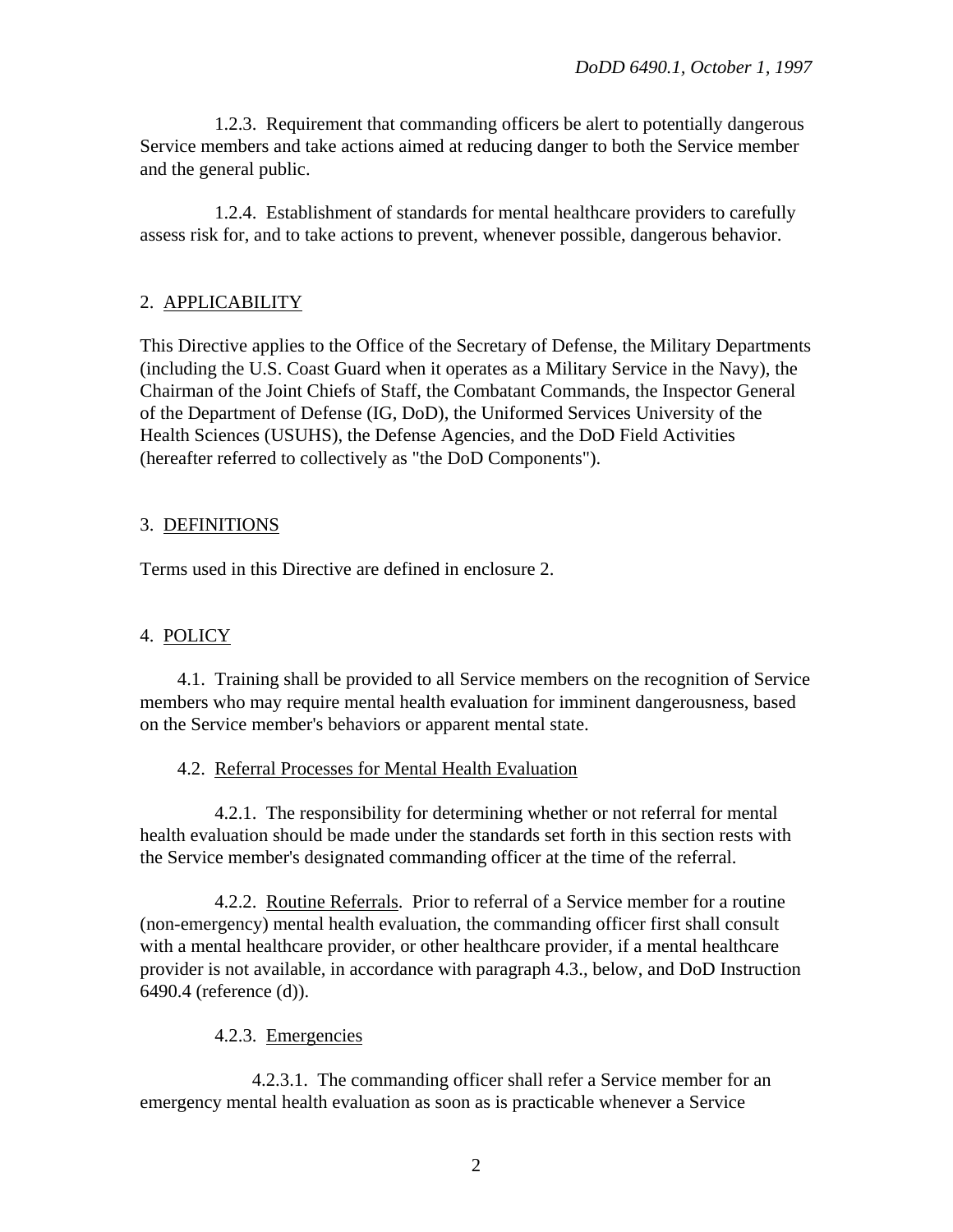member, by actions or words, such as actual, attempted or threatened violence, intends or is likely to cause serious injury to himself, herself or others and when the facts and circumstances indicate that the Service member's intent to cause such injury is likely and when the commanding officer believes that the Service member may be suffering from a severe mental disorder.

4.2.3.2. Prior to transporting a Service member for an emergency evaluation, or shortly thereafter, if time and the nature of the emergency does not permit, the commanding officer shall consult with a mental healthcare provider, or other healthcare provider if a mental healthcare provider is not available, at the medical treatment facility where the Service member is transported. The purpose of this consultation shall be to communicate the circumstances and observations about the Service member that led the commanding officer to believe that the Service member's behavior constituted an emergency. The commanding officer shall forward a memorandum by facsimile, overnight mail or courier documenting the information discussed.

4.2.4. The commanding officer shall take precautions to ensure the safety of the Service member and others, pending arrangements for and transportation to the evaluation.

4.2.5. If clinically indicated, a Service member shall be admitted to a psychiatric unit (or medical unit, if a psychiatric unit is not available) for inpatient evaluation or treatment under paragraph 4.5., below. The final decision to admit a Service member rests solely with a mental healthcare provider granted hospital admitting privileges. If a mental healthcare provider is not available, the member may be admitted by any healthcare provider with admitting privileges.

4.2.6. Commanding officers, in fulfilling their responsibilities pursuant to subparagraphs 4.2.1. - 4.2.3., above, shall consider recommendations that result from inquiries conducted in accordance with (IAW) the Family Advocacy Program, operated under the authority of DoD Directive 6400.1 (reference (e)) and referral and rehabilitation programs for alcohol and drug abusers, operated under the authority of DoD Directive 1010.4 and DoD Instruction 1010.6 (references (f) and (g)).

4.3. Protections of the Rights of Service Members Against Improper Referrals for Mental Health Evaluations

4.3.1. Legal protections of the rights of Service members against improper referrals for mental health evaluations, as set forth in Pub. L. No. 102-484 (1992), Section 546 (reference (b)), this Directive, and DoD Instruction 6490.4 (reference (d)) shall be followed.

4.3.2. No person may refer a Service member for mental health evaluation as a reprisal for making or preparing a lawful communication to a Member of Congress, any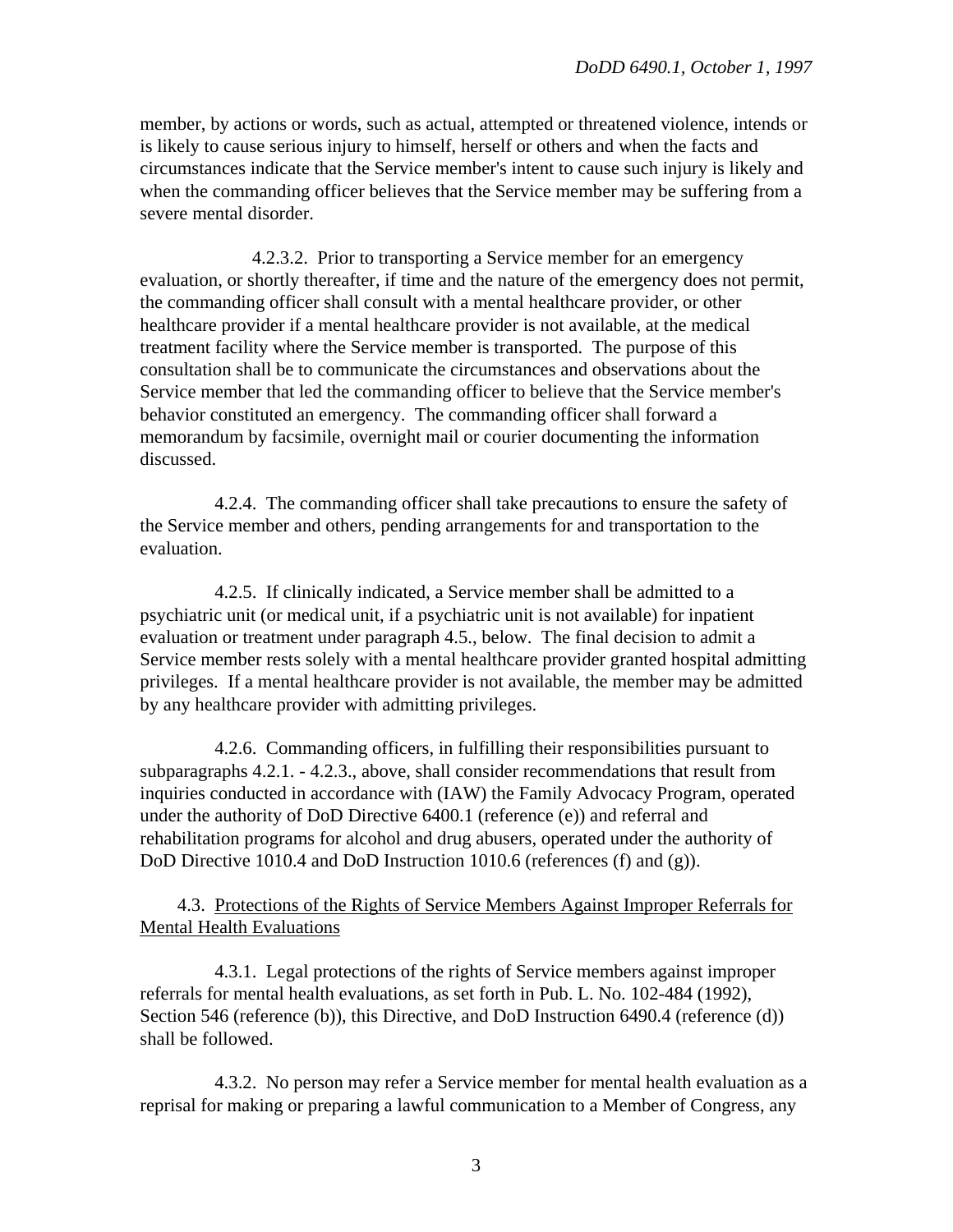appropriate authority in the chain of command of the Service member, an IG or a member of a DoD audit, inspection, investigation or law enforcement organization.

4.3.3. No person may restrict a Service member from lawfully communicating with an IG, attorney, Member of Congress, or other person about the Service member's referral for a mental health evaluation.

4.3.4. Any violation of subparagraph 4.3.2. or 4.3.3., above, by any person subject to the Uniform Code of Military Justice (UCMJ) is punishable as a violation of Article 92 of the UCMJ (reference (h)). Any violation of these paragraphs by a civilian employee is punishable under regulations governing civilian disciplinary or adverse actions.

4.3.5. The specific procedures required by subparagraph 4.3.1., above, apply to mental health evaluations directed by a Service member's commanding officer as an exercise of the commanding officer's discretionary authority. Evaluations not covered by these procedures include voluntary self-referrals; responsibility and competency inquiries conducted under the Rule for Court Martial 706 of the Manual for Courts-Martial (reference (i)); interviews conducted IAW the Family Advocacy Program operated under the authority of reference (e); interviews conducted IAW drug or alcohol abuse rehabilitation programs operated under the authority of reference (f) and reference  $(g)$ ; diagnostic referrals requested by non-mental healthcare providers not part of the member's chain of command as a matter of independent clinical judgment and when the Service member consents to the evaluation; and evaluations expressly required by applicable Service regulation, without discretion by the Service member's commanding officer, for special duties or occupational classifications.

4.4. Clinical Evaluations of Imminently Dangerous Service Members. Evaluations shall be conducted in a manner consistent with applicable clinical standards of care, as supplemented by requirements or guidelines established by the Assistant Secretary of Defense for Health Affairs (ASD(HA)), concerning authorized providers, clinical standards and procedures, and medical records documentation.

#### 4.5. Protections of the Rights of Service Members Against Improper Hospitalization

4.5.1. Voluntary Admission. Voluntary hospital admission is appropriate if the provider, privileged to admit psychiatric patients, determines that admission is clinically indicated, and the Service member has the capacity to make an informed decision about treatment and hospitalization, and voluntarily consents.

4.5.2. Involuntary Admission. An involuntary hospital admission is appropriate only when a provider, privileged to admit psychiatric patients, makes a reasoned, good faith clinical judgment that the Service member has, or likely has, a severe mental disorder and poses a danger to himself, herself and/or others, such that the evaluation or treatment cannot reasonably be provided by a less restrictive level of care or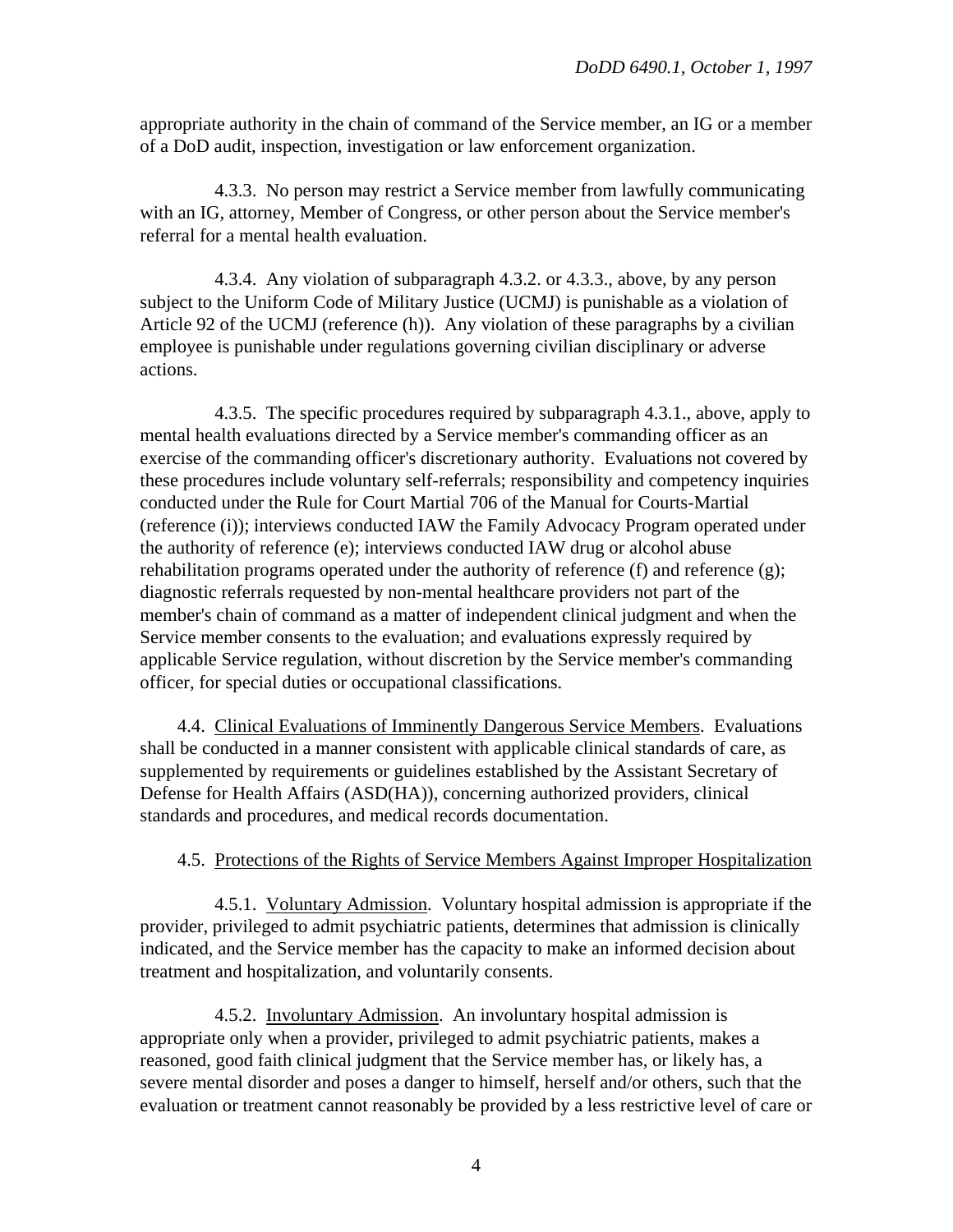when less intensive treatments would result in inadequate medical care. Hospitalization is appropriate only when consistent with the least restrictive alternative principle under the American Psychiatric Association's guidelines per reference (j).

4.5.3. Continued Involuntary Psychiatric Hospitalization

4.5.3.1. Involuntary psychiatric hospitalization for continued evaluation and/or treatment, beyond an initial period of evaluation or stabilization not to exceed 72 hours, is appropriate only when a provider makes a reasoned, good faith clinical judgment that:

4.5.3.1.1. The Service member is suffering from a serious mental disorder; and

4.5.3.1.2. The Service member is at significantly increased risk for imminently dangerous behavior; and

4.5.3.1.3. There is a reasonable prospect that the condition is treatable at the medical facility; and

4.5.3.1.4. The Service member refuses continued inpatient treatment, or lacks the mental capacity to make an informed decision about continued inpatient treatment.

4.5.3.2. The provider conducting the review described in subparagraph 4.5.3.1., above, shall be an impartial, disinterested, privileged psychiatrist, or other medical officer if a psychiatrist is not available, not in the Service member's chain of command, of the rank of O-4 or greater or civilian equivalent, who shall be appointed by the medical treatment facility (MTF) commanding officer.

4.6. Recommendations to Commanding Officers. When a mental healthcare provider returns a Service member to his or her command, either following an outpatient evaluation or upon discharge from inpatient status for which dangerousness was an issue, the provider shall make written recommendations to the Service member's commanding officer about, at least, the following three issues:

4.6.1. Proposed Treatments. Treatments shall be based upon the potential for therapeutic benefit as determined by the mental healthcare provider. Serial clinical assessments and mental status examinations shall be performed, with or without specific therapies, to assess the Service member's on-going risk of dangerousness until the Service member is judged clinically to be psychologically stable and no longer at significant risk of becoming imminently dangerous.

4.6.2. Precautions. Recommendations shall be based on the doctoral-level mental healthcare provider's good faith clinical judgment of the need for, and feasibility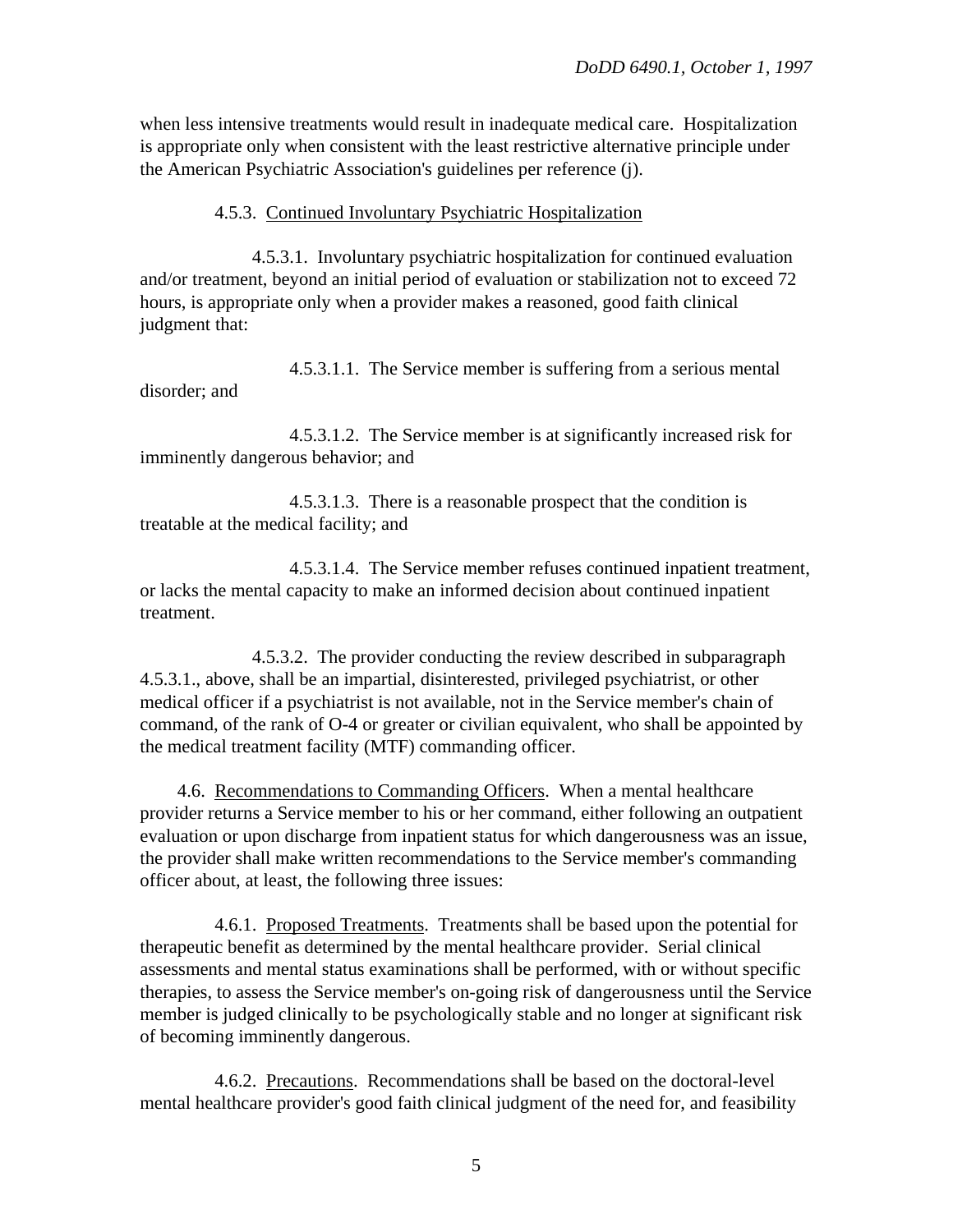of, reducing or eliminating the Service member's ability to cause injury to himself, herself or another; or for avoiding any precipitating events that might lead to such injury. Recommendations for precautions shall be considered especially in cases of those Service members who have demonstrated the potential to become dangerous in the past, as evidenced by violent or destructive behavior. Recommendations for precautions may include, but are not limited to, an order to move into military barracks for a given period; an order to avoid the use of alcohol; an order not to handle firearms or other weapons; or an order not to contact a potential victim or victims.

4.6.3. Fitness and Suitability for Continued Service. The mental healthcare provider shall advise the commanding officer about a recommendation for return of the Service member to duty, referral of the Service member to a Medical Evaluation Board for processing through the Disability Evaluation System, or administrative separation of the Service member for personality disorder and unsuitability for continued military service.

4.6.3.1. If the Service member is clinically determined to not meet retention standards as defined in DoD Directive 1332.18 (reference (k)) based upon a DSM IV Axis I or Axis III medical condition under reference (1), a medical board report shall be forwarded to the Service's Physical Evaluation Board for determination of fitness for continued military service.

4.6.3.2. If the Service member is clinically determined to be unsuitable for continued service based upon a DSM IV Axis II diagnosis of personality disorder under reference (l), which is sufficiently severe so as to preclude satisfactory performance of duty, a summary of the mental health evaluation and recommendation for routine administrative separation shall be forwarded to the Service member's commanding officer. If the Service member has shown a pattern of imminently dangerous behavior (more than one episode) as documented in personnel and/or medical records and, therefore, is considered to be potentially dangerous, a recommendation for expeditious administrative separation shall be forwarded to the Service member's commanding officer.

### 4.7. Duty to Take Precautions Against Threatened Injury

4.7.1. Any Service member who has been admitted to a psychiatric ward voluntarily or involuntarily for a comprehensive mental health evaluation or treatment and for whom dangerousness was an issue, shall, before discharge, receive a thorough evaluation and mental status examination to ensure that the Service member is not imminently dangerous.

4.7.2. In any case in which a Service member has communicated to a privileged healthcare provider an explicit threat to kill or seriously injure a clearly identified or reasonably identifiable person, or to destroy property under circumstances likely to lead to serious bodily injury or death, and the Service member has the apparent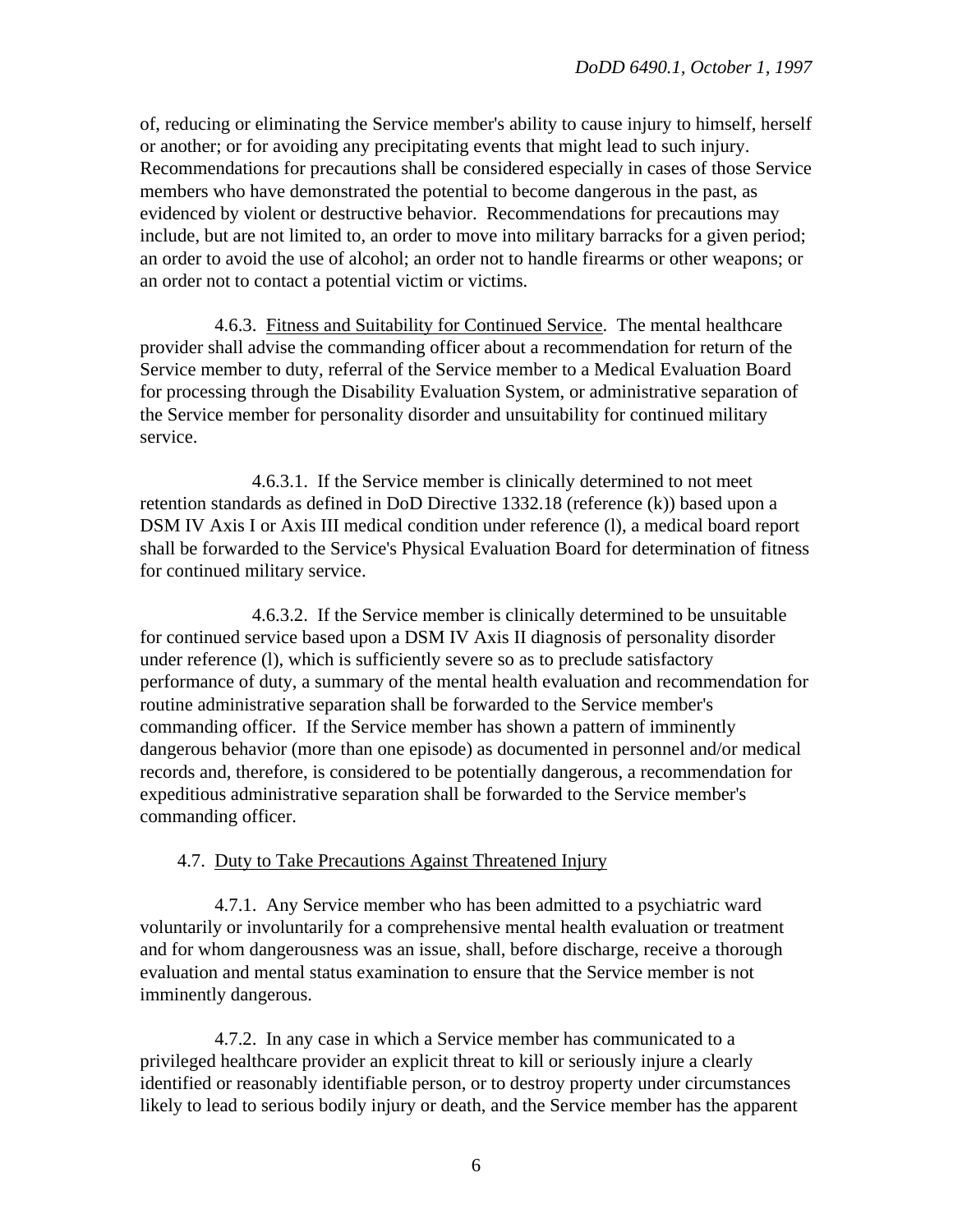intent and ability to carry out the threat, the responsible healthcare provider shall make a good faith effort to take precautions against the threatened injury. Such precautions may include, but are not limited to, notification of the Service member's commanding officer; notification of military and/or civilian law enforcement authorities where the threatened injury most likely may occur; notification of a potential victim or victims; notification of and recommendations to commanding officers about precautions under subparagraph 4.6.2., above; or clinical treatments. The provider shall inform the Service member and document in the medical record that these precautions have been taken.

#### 4.8. Commanding Officer Actions

4.8.1. Whenever a privileged mental healthcare provider makes a recommendation to the Service member's commanding officer under paragraph 4.6., above, the commanding officer shall make a written record of the actions taken and reasons therefore.

4.8.2. Whenever a mental healthcare provider recommends to a Service member's commanding officer under subparagraph 4.6.3., above, that the Service member be separated from military service due to a personality disorder and a pattern of potentially dangerous behavior (more than one episode), that recommendation shall be co-signed by the mental healthcare provider's commanding officer. If the Service member's commanding officer, in turn, declines to follow the recommendation(s) of the MTF's commanding officer, the Service member's commanding officer shall forward a memorandum to his or her commanding officer within 2 business days explaining the decision to retain the Service member against medical advice.

4.9. The policy of making referrals for mental health evaluations under the standards set forth in paragraph 4.3., above, does not modify any authorities or responsibilities about the prevention, investigation, or prosecution of offenses under the UCMJ (reference (h)) or civilian jurisdiction criminal codes.

### 5. RESPONSIBILITIES

5.1. The Assistant Secretary of Defense for Health Affairs, under the Under Secretary of Defense for Personnel and Readiness, shall issue an implementing Instruction (DoD Instruction 6490.4 (reference (d)) and shall exercise oversight for this Directive.

5.2. The Inspector General of the Department of Defense shall:

5.2.1. Conduct or oversee an investigation of an allegation submitted by the Service member or the Service member's legal guardian to an IG that the member was referred for a mental health evaluation in violation of this Directive or DoD Instruction 6490.4 (reference (d)).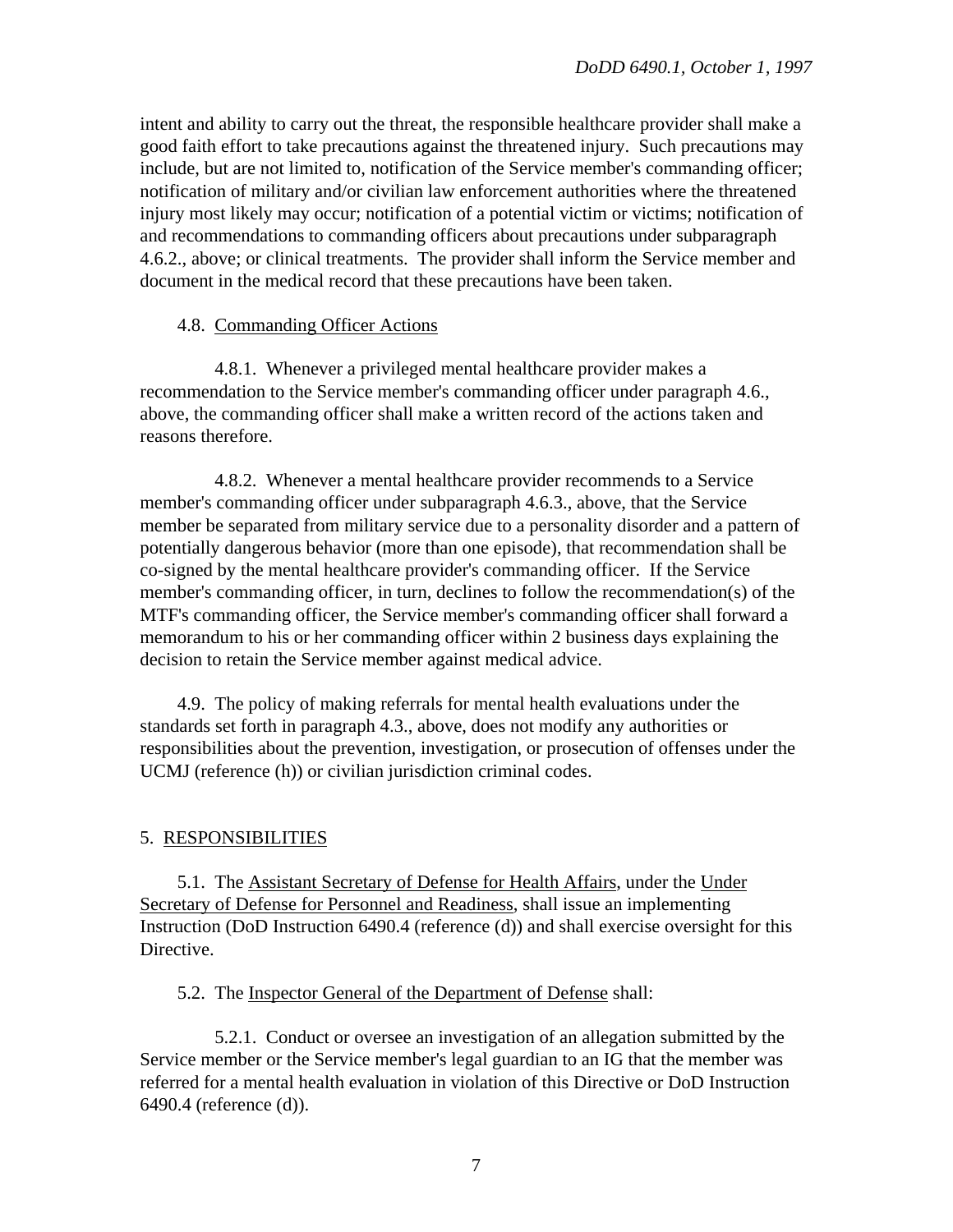5.2.2. Include assessments reported to him or her that a mental health evaluation was used in violation of this Directive in the IG's semiannual report to Congress.

5.3. The Secretaries of the Military Departments shall:

5.3.1. Implement this Directive and the supplemental Instruction issued by the ASD(HA).

5.3.2. Establish procedures for reporting to the IG, DoD, any assessments that a mental health evaluation was used in a manner in violation of this Directive.

# 6. EFFECTIVE DATE

This Directive is effective immediately.

Mus

of Defense

Enclosures - 2 E1. References, continued E2. Definitions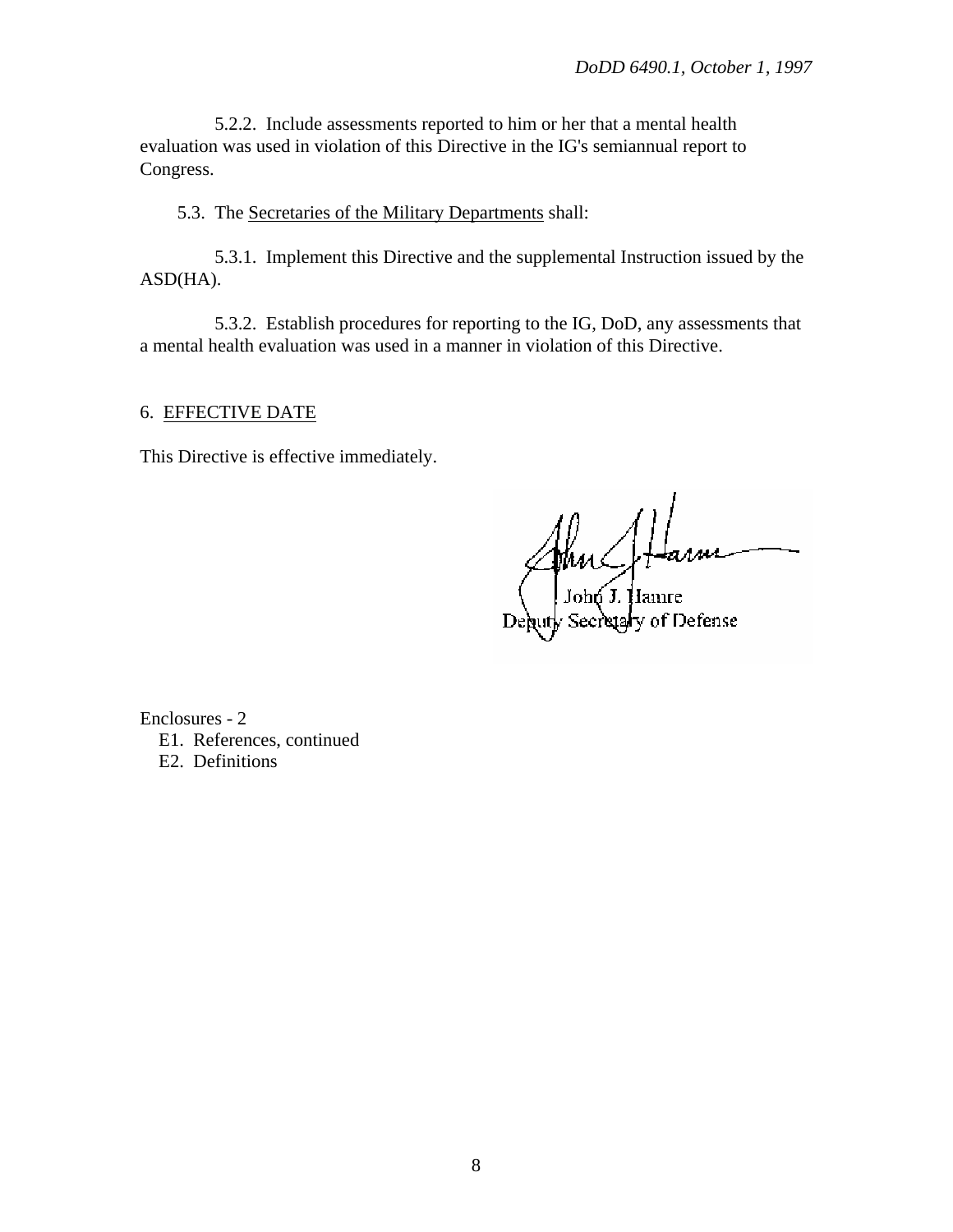## E1. ENCLOSURE 1

### REFERENCES, continued

- (e) DoD Directive 6400.1, "Family Advocacy Program (FAP)," June 23, 1992
- (f) DoD Directive 1010.4, "Alcohol and Drug Abuse by DoD Personnel," August 25, 1980
- (g) DoD Instruction 1010.6, "Rehabilitation and Referral Services for Alcohol and Drug Abusers," March 13, 1985
- (h) Chapter 47 of title 10, United States Code, "Uniform Code of Military Justice" (UCMJ)
- (i) Manual for Courts-Martial, United States, 1984
- (j) American Psychiatric Association (APA), "Guidelines for Legislation on the Psychiatric Hospitalization of Adults," American Journal of Psychiatry, 140:5, May  $1983^1$
- (k) DoD Directive 1332.18, "Separation or Retirement for Physical Disability," November 4, 1996
- (l) American Psychiatric Association, "Diagnostic and Statistical Manual of Mental Disorders," Fourth Edition, (DSM IV), Washington, DC, APA Press, 1994<sup>1</sup>

<sup>&</sup>lt;sup>1</sup> Available from the American Psychiatric Association, 1400 K Street, NW, Washington, DC 20005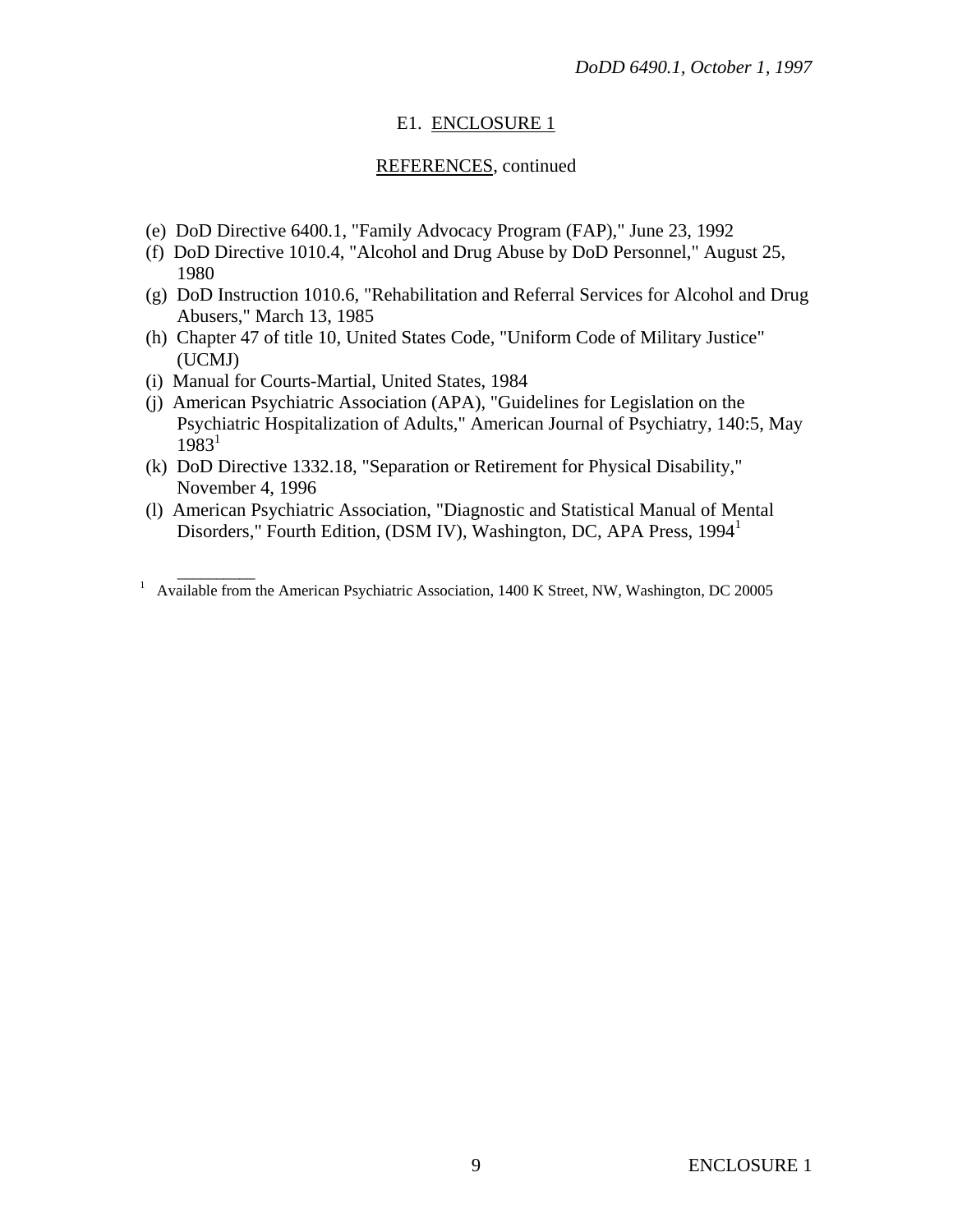### E2. ENCLOSURE 2

#### DEFINITIONS

E2.1.1. Imminent Dangerousness. A clinical finding or judgment by a privileged, doctoral-level mental healthcare provider based on a comprehensive mental health evaluation that an individual is at substantial risk of committing an act or acts in the near future that would result in serious personal injury or death to himself, herself, another person or persons, or of destroying property under circumstances likely to lead to serious personal injury, or death, and that the individual manifests the intent and ability to carry out that action. A violent act of a sexual nature is considered an act that would result in serious personal injury.

E2.1.2. Least Restrictive Alternative Principle. A principle under which a member of the Armed Forces committed for hospitalization and treatment shall be placed in the most appropriate and therapeutic available setting that is no more restrictive than is conducive to the most effective form of treatment, and in which treatment is available and the risk of physical injury and/or property damage posed by such a placement are warranted by the proposed plan of treatment. Such treatments form a continuum of care including no treatment, outpatient treatment, partial hospitalization, residential treatment, inpatient treatment, involuntary hospitalization, seclusion, bodily restraint, and pharmacotherapy, as clinically indicated.

E2.1.3. Mental Disorder. As defined by the Diagnostic and Statistical Manual of Mental Disorders, Fourth Edition, (reference (l)), a mental disorder is

"A clinically significant behavioral or psychological syndrome or pattern that occurs in an individual and that is associated with present distress (e.g., a painful symptom) or disability (e.g., impairment in one or more important areas of functioning) or with a significantly increased risk of suffering death, pain, disability, or an important loss of freedom. In addition, this syndrome or pattern must not be merely an expectable and culturally sanctioned response to a particular event; for example, the death of a loved one. Whatever its original cause, it must currently be considered a manifestation of a behavioral, psychological, or biological dysfunction in the individual. Neither deviant behavior (e.g., political, religious, or sexual) nor conflicts that are primarily between the individual and society are mental disorders unless the deviance or conflict is a symptom of a dysfunction in the individual, as described above."

E2.1.4. Mental Health Evaluation. A clinical assessment of a Service member for a mental, physical, or personality disorder, the purpose of which is to determine a Service member's clinical mental health status and/or fitness and/or suitability for service. The mental health evaluation shall consist of, at a minimum, a clinical interview and mental status examination and may include, additionally: a review of medical records; a review